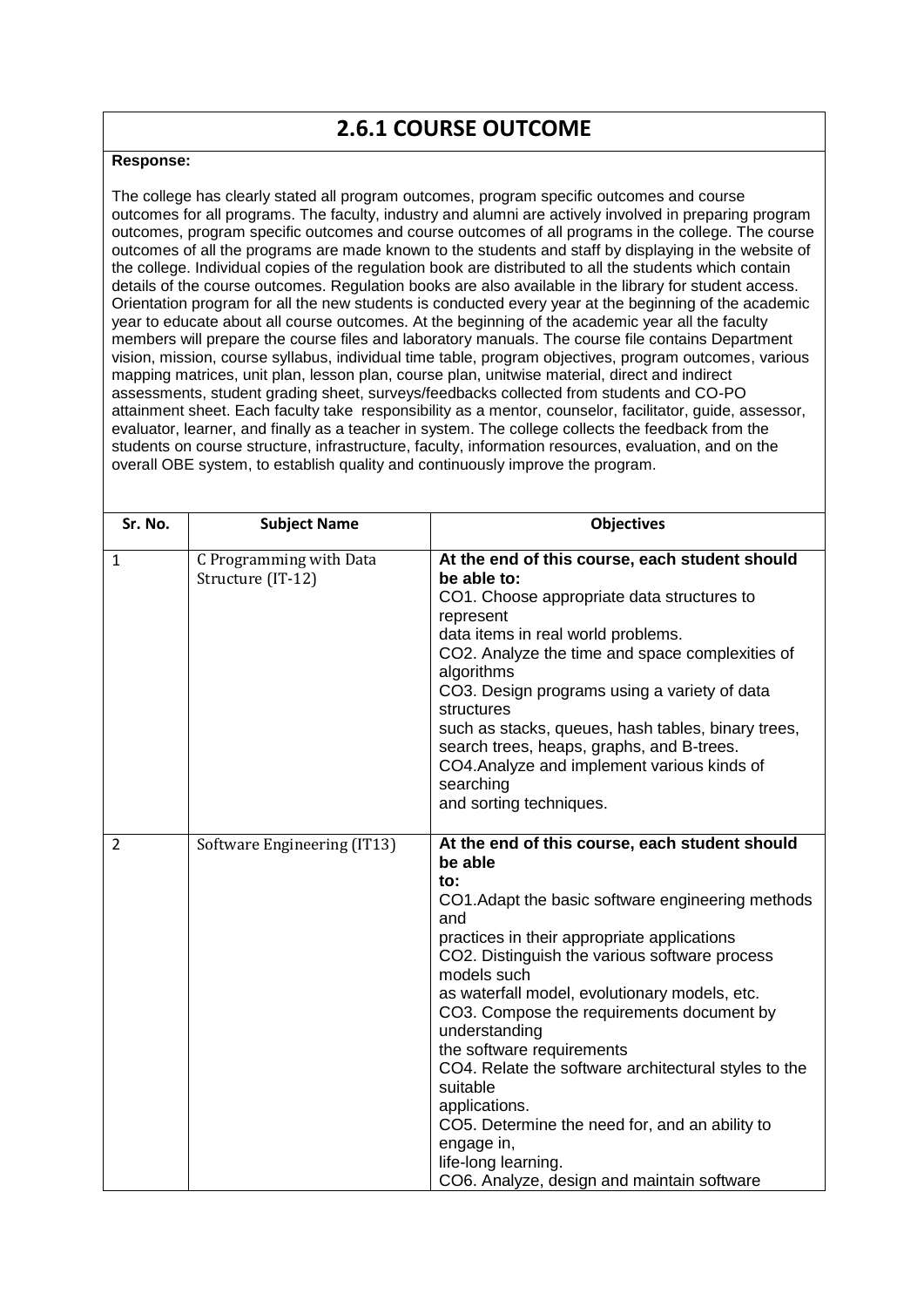|   |                                           | systems                                                                                                                                                                                                                                                                                                                                                                                                                                                                                               |
|---|-------------------------------------------|-------------------------------------------------------------------------------------------------------------------------------------------------------------------------------------------------------------------------------------------------------------------------------------------------------------------------------------------------------------------------------------------------------------------------------------------------------------------------------------------------------|
| 3 | Database Management System<br>(IT14)      | At the end of this course, each student should<br>be able to:<br>CO1. Demonstrate the basic elements of a<br>relational database management system.<br>CO2. Identify data models for relevant problems.<br>CO3. Design entity relationship and convert entity<br>relationship diagrams into RDBMS and formulate<br>SQL queries on the respect data.<br>CO4. Apply normalization for the development of<br>application<br>software's.<br>CO5. Design and implement a full real size<br>database system |
| 4 | <b>Business Process Domains</b><br>(BM12) | At the end of this course, each student should<br>be able to<br>CO1. To learn & understand the processes and<br>practices in business and their applications<br>CO2. To introduce advance business applications like<br>CRM and SCM.<br>CO3. To learn the financial aspect of business and<br>management<br>CO4. To learn and analyze the financial statements of<br>a business                                                                                                                       |
| 5 | C & DS LAB (IT-12L)                       | At the end of this course, each student should<br>be able to:<br>CO1. Identify the appropriate data structures and<br>algorithms for solving real world problems.<br>CO2. Implement various kinds of searching and<br>sorting<br>techniques<br>CO3. Implement data structures such as stacks,<br>queues,<br>Search trees, and hash tables to solve various<br>computing problems                                                                                                                      |
| 6 | DBMS Lab (T14L)                           | At the end of this course, each student should<br>be able<br>to:<br>CO1. Design and implement a database schema for<br>given<br>problem.<br>CO2. Capable to design and build a GUI<br>application.<br>CO3. Apply the normalization techniques for<br>development of<br>application software to realistic problems.<br>CO4. Formulate queries using SQL DML/DDL/DCL<br>commands.                                                                                                                       |
| 7 | Soft Skill - Word Power (SS11)            | At the end of this course, each student should<br>be able to<br>To improve the vocabulary of English and competency<br>for business English. Use of language lab /<br>English learning tools such as mobile apps like Sling<br>etc. are also encouraged and lot of listening<br>practice, reading and understanding exposure should                                                                                                                                                                   |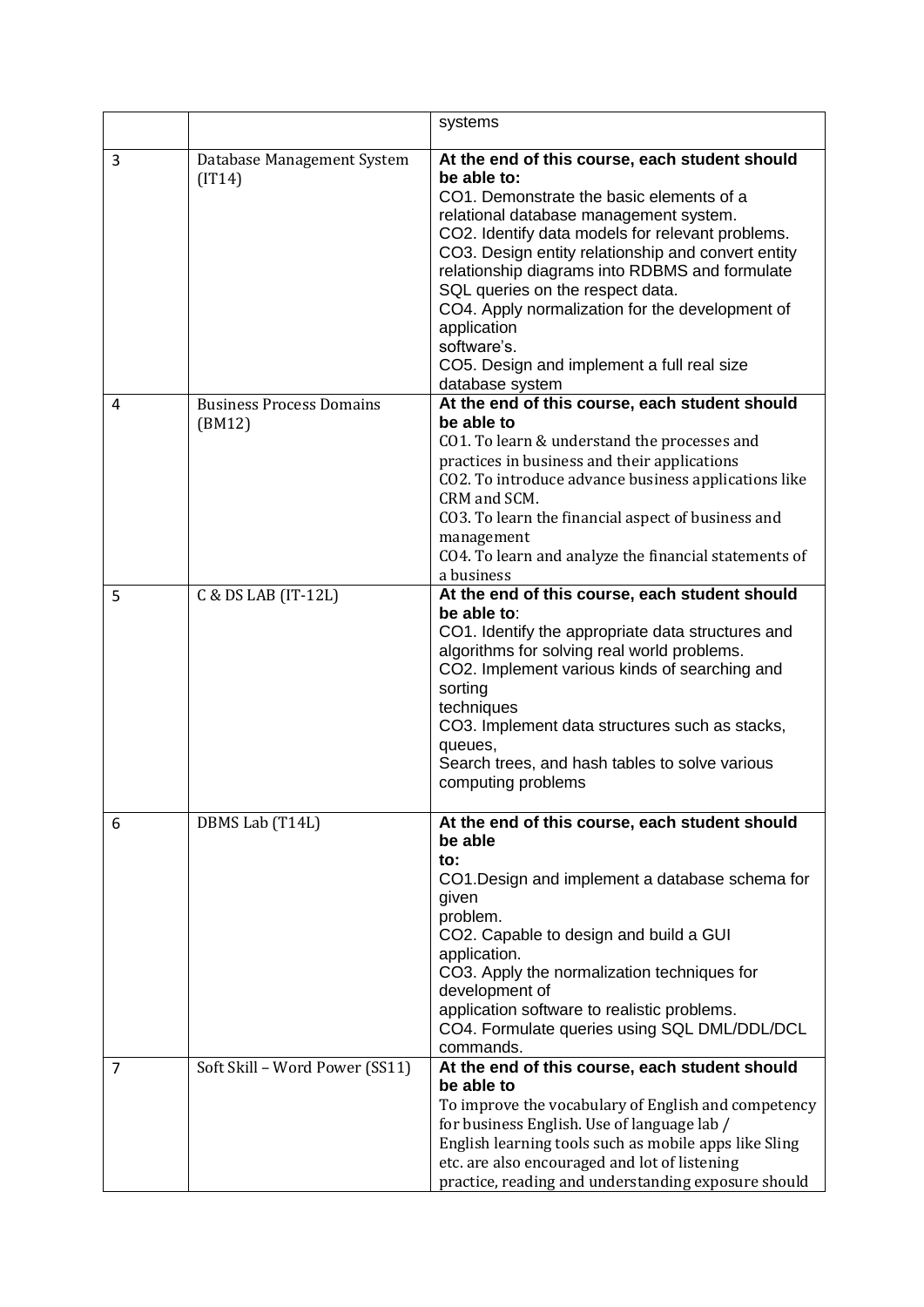|    |                                           | be given to the students. Interested                                             |
|----|-------------------------------------------|----------------------------------------------------------------------------------|
|    |                                           | students may appear for Cambridge English exam<br>after completion of 1st year.  |
| 8  | <b>Essentials of Operating system</b>     | At the end of this course, each student should                                   |
|    | (IT21)                                    | be able to:                                                                      |
|    |                                           | CO1. Learn the basic concepts of operating                                       |
|    |                                           | systems. and                                                                     |
|    |                                           | about process management<br>CO2. Apply different optimization techniques for the |
|    |                                           | improvement of system performance                                                |
|    |                                           | CO3. Learn and apply different memory                                            |
|    |                                           | management                                                                       |
|    |                                           | techniques                                                                       |
|    |                                           | CO4. Discuss various protection and security                                     |
|    |                                           | aspects.<br>CO5. Apply different deadlock prevention                             |
|    |                                           | techniques                                                                       |
|    |                                           | At the end of this course, each student should                                   |
|    |                                           | be able to:                                                                      |
| 9  | Web Technologies (IT22)                   | CO1. Gain knowledge of client side scripting,<br>validation of                   |
|    |                                           | forms and AJAX programming.                                                      |
|    |                                           | CO2. Have understanding of server side scripting<br>with PHP                     |
|    |                                           | language.                                                                        |
|    |                                           | CO3. Have understanding of what is XML and how                                   |
|    |                                           | to parse                                                                         |
|    |                                           | and use XML Data with Java.                                                      |
|    |                                           | CO4. Create applications by using the concepts like<br>JSP and                   |
|    |                                           | Servlet                                                                          |
| 10 | Core Java (IT23)                          | At the end of this course, each student should                                   |
|    |                                           | be able to:                                                                      |
|    |                                           | CO1. List and use Object Oriented Programming<br>concepts for                    |
|    |                                           | problem solving.                                                                 |
|    |                                           | CO2. Write programs using Java collection API as                                 |
|    |                                           | well as the                                                                      |
|    |                                           | java standard class library.                                                     |
|    |                                           | CO3. Solve the inter-disciplinary applications using<br>the                      |
|    |                                           | concept of inheritance.                                                          |
|    |                                           | CO4. Apply JDBC to provide a program level<br>interface for                      |
|    |                                           | communicating with database using java                                           |
|    |                                           | programming.                                                                     |
|    |                                           | CO5. Apply the garbage collection for saving the                                 |
|    |                                           | resources                                                                        |
| 11 |                                           | automatically<br>At the end of this course, each student should                  |
|    | <b>Essentials of Networking</b><br>(IT24) | be able to:                                                                      |
|    |                                           | CO1. Explore the basis of computer networks and                                  |
|    |                                           | various                                                                          |
|    |                                           | protocols. She/he will be in a position to understand<br>the                     |
|    |                                           | World Wide Web concepts.                                                         |
|    |                                           | CO2. Administrate a network and flow of information                              |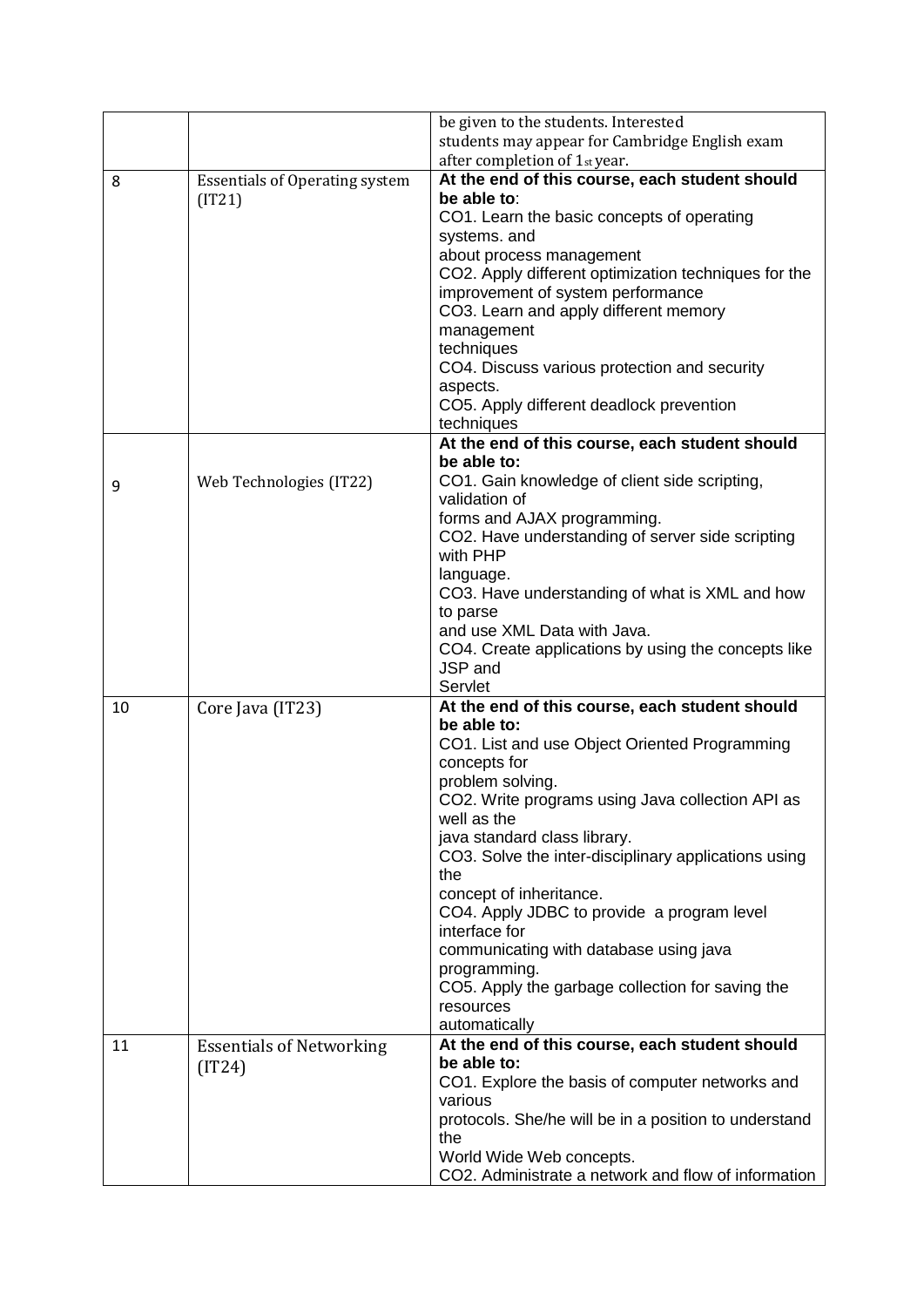|    |                                     | further                                                  |
|----|-------------------------------------|----------------------------------------------------------|
|    |                                     | he/she can understand easily the concepts of             |
|    |                                     | network                                                  |
|    |                                     | security, mobile and ad hoc networks.                    |
|    |                                     | CO3. Enumerate the layers of the OSI model and           |
|    |                                     | TCP/IP,                                                  |
|    |                                     | explain the function(s) of each layer.                   |
|    |                                     | CO4. Analyze different MAC mechanisms (Aloha,            |
|    |                                     | Slotted                                                  |
|    |                                     | Aloha, TDMA, and FDMA) and understand their              |
|    |                                     | pros and cons.                                           |
|    |                                     | CO5. Predict ethical, legal, security and social         |
|    |                                     | issues related                                           |
|    |                                     | to computer networks                                     |
| 12 | Probability & Combinatorics         | At the end of this course, each student should           |
|    | (MTC31)                             | be able to:                                              |
|    |                                     | CO1. Identify distribution in certain realistic          |
|    |                                     | situation.                                               |
|    |                                     | CO2. Differentiate among many random variables           |
|    |                                     | involved in                                              |
|    |                                     | the probability models.                                  |
|    |                                     | CO3. Calculate mean and proportions (small and           |
|    |                                     | large sample) and to make important decisions from       |
|    |                                     | few samples which are taken out of unmanageably          |
|    |                                     | huge populations.                                        |
|    |                                     | CO4. Find the expected queue length, the ideal           |
|    |                                     | time, the traffic intensity and the waiting time.        |
|    |                                     | CO5. Know the random process, Markov process             |
|    |                                     | and Markov                                               |
|    |                                     | chains which are essentially models of many time         |
|    |                                     | dependent                                                |
|    |                                     | processes such as signals in communications, time        |
|    |                                     | series analysis, queuing systems.                        |
|    |                                     | CO6. Find the limiting probabilities and the             |
|    |                                     | probabilities in the                                     |
|    |                                     | state.<br>At the end of this course, each student should |
| 13 | Design And Analysis of              | be able to:                                              |
|    | Algorithm (T1-IT32)                 | CO1. Analyze algorithms and improve the efficiency       |
|    |                                     | οf                                                       |
|    |                                     | algorithm.                                               |
|    |                                     | CO2. Apply different designing methods for               |
|    |                                     | development of                                           |
|    |                                     | algorithms realistic problems, such as divide and        |
|    |                                     | conquer, greedy method and etc.                          |
|    |                                     | CO3.Construct minimal spanning trees and find            |
|    |                                     | shortest path                                            |
|    |                                     | Between source and sink.                                 |
|    |                                     | CO4. Analyze and estimate the performance of             |
|    |                                     | algorithm.                                               |
|    |                                     | CO5. Describe the notations of P, NP, NP-complete,       |
|    |                                     | and NP-                                                  |
|    |                                     | hard.                                                    |
| 14 | <b>Object Oriented Analysis And</b> | At the end of this course, each student should           |
|    | Design (T1-IT33)                    | be able to:                                              |
|    |                                     | CO1. Demonstrate the Conceptual model of UML             |
|    |                                     | and SDLC.                                                |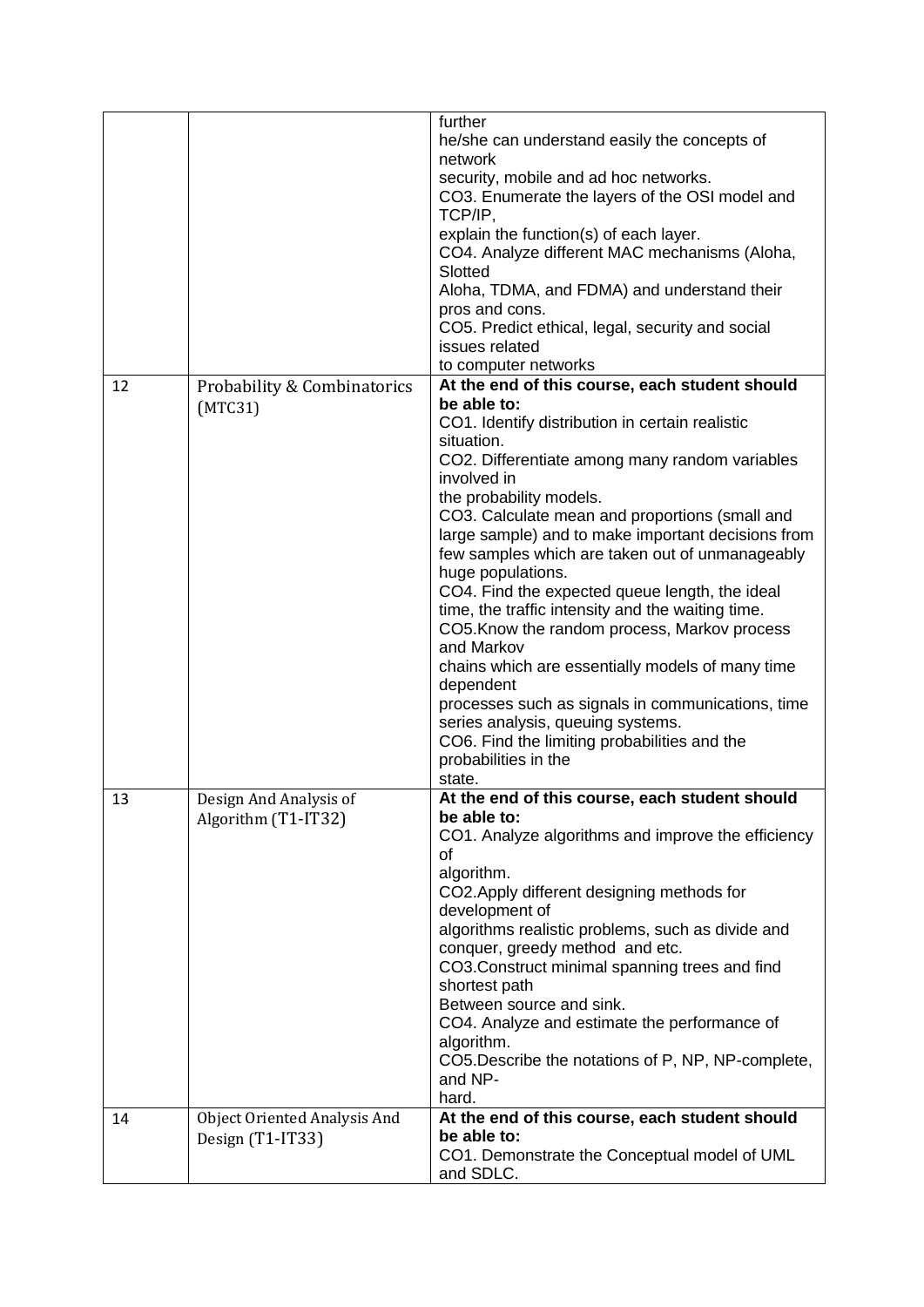|         |                                  | CO2. Define classes modeling techniques and<br>instances                                                   |
|---------|----------------------------------|------------------------------------------------------------------------------------------------------------|
|         |                                  | modeling techniques.                                                                                       |
|         |                                  | CO3. Describe interaction diagrams and their                                                               |
|         |                                  | modeling                                                                                                   |
|         |                                  | techniques.                                                                                                |
|         |                                  | CO4. Demonstrate activity diagram and their<br>modeling                                                    |
|         |                                  | techniques.                                                                                                |
|         |                                  | CO5. Demonstrate component and deployment                                                                  |
|         |                                  | diagram.                                                                                                   |
| 15      | DS & C++ Lab (T1-IT31L)          | At the end of this course, each student should<br>be able to                                               |
|         |                                  | This lab work provides hands-on for $C++&DS$                                                               |
|         |                                  | programs using C++ language                                                                                |
|         |                                  | learnt in theory session.                                                                                  |
|         |                                  | C++ Programming assignments based on class,                                                                |
|         |                                  | inheritance, abstraction, encapsulation,                                                                   |
|         |                                  | dynamic binding, polymorphism, I/O systems,                                                                |
|         |                                  | exception handling should be covered                                                                       |
|         |                                  | DS using C++ assignments should be based on                                                                |
|         |                                  | Stacks, Queue, Linked List and mainly it                                                                   |
|         |                                  | should cover Tree, Binary Threaded Tree &<br>Graph programs                                                |
| 16      | <b>Optimization Techniques</b>   | At the end of this course, each student should                                                             |
| (ITC41) |                                  | be able to:                                                                                                |
|         |                                  | CO1. After going through this course the student                                                           |
|         |                                  | gets a thorough knowledge on optimization of<br>electrical and electronic engineering problems             |
|         |                                  | through classical optimization techniques                                                                  |
|         |                                  | CO2. After going through this course the student                                                           |
|         |                                  | gets a thorough knowledge on constrained non                                                               |
|         |                                  | linear programming and dynamic programming                                                                 |
|         |                                  | CO3. Able to apply conceptual things to real-world<br>electrical and electronics problems and applications |
|         |                                  |                                                                                                            |
| 17      | Research Methodology &           | At the end of this course, each student should<br>be able to:                                              |
|         | <b>Statistical Tools (ITC42)</b> | CO1. An ability to learn the concepts of types of                                                          |
|         |                                  | research,                                                                                                  |
|         |                                  | research process, measurement of variables and                                                             |
|         |                                  | ethics in<br>research.                                                                                     |
|         |                                  | CO2. An ability to understand research problem,                                                            |
|         |                                  | research                                                                                                   |
|         |                                  | design and data collection methods and tools.                                                              |
|         |                                  | CO3. An ability to understand the concepts of                                                              |
|         |                                  | univariate and<br>bi variate techniques for data analysis.                                                 |
|         |                                  | CO4. Ability to utilize multivariate techniques for                                                        |
|         |                                  | data                                                                                                       |
|         |                                  | analysis.                                                                                                  |
|         |                                  | CO5. An ability to report research work and                                                                |
|         |                                  | presentation of<br>results.                                                                                |